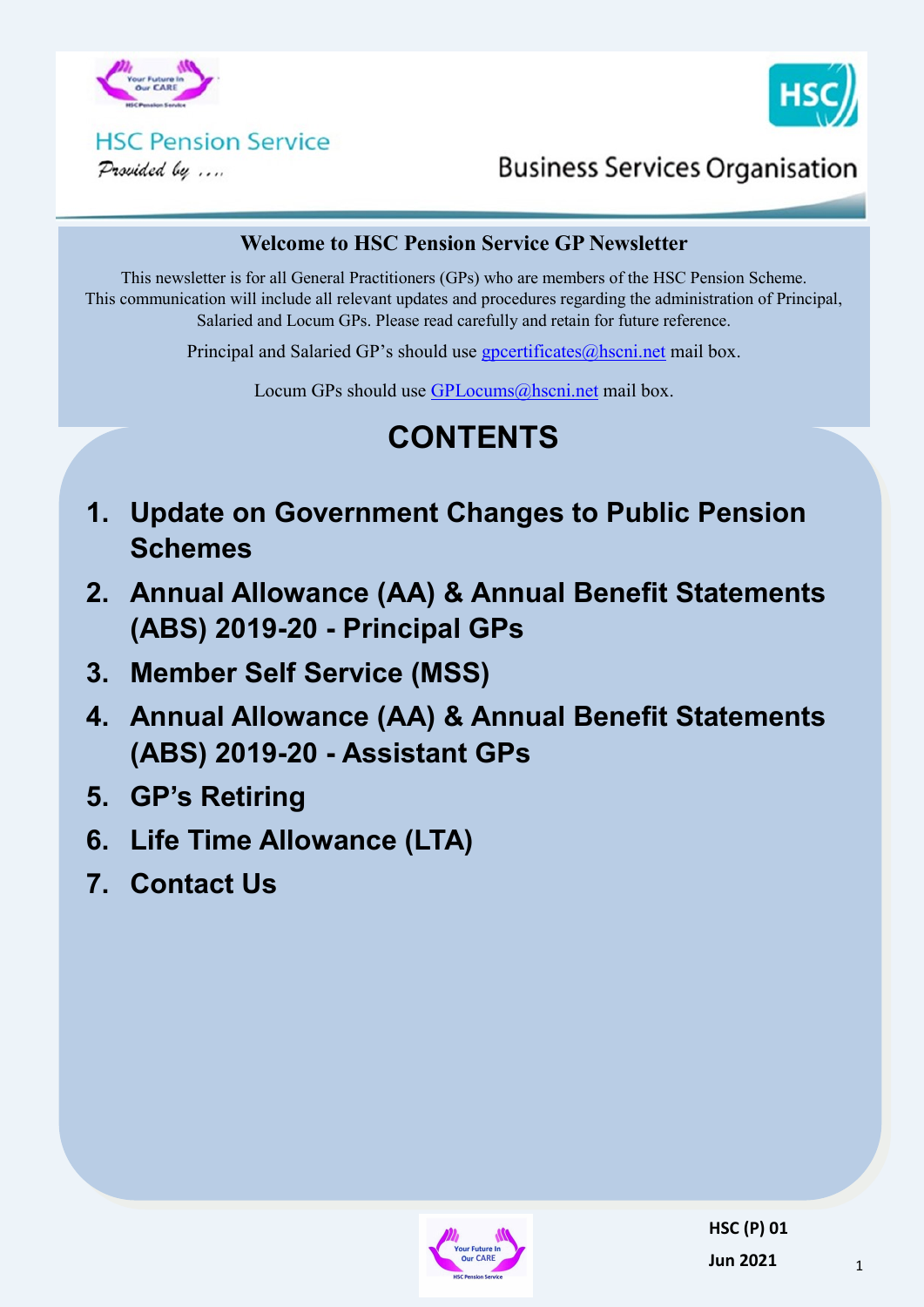## **1. Update on Government Changes to Public Pension Schemes**

There is currently no further updates in relation to the outcome of the McCloud judgement and remedies. The latest information we can provide is covered on our website at [Pension Consul](http://www.hscpensions.hscni.net/wp-content/uploads/2021/03/Pension-Consultation-Update.pdf)[tation Update.](http://www.hscpensions.hscni.net/wp-content/uploads/2021/03/Pension-Consultation-Update.pdf) Further updates will be communicated in due course.

#### **2. Annual Allowance (AA) & Annual Benefit Statements (ABS) 2019-20 - Principal GPs**

We are currently processing Annual Allowance (AA) and Annual Benefit Statements (ABS) 2019/20 for all GP's. These are being processed in date order of the End of Year Certificates being received into the office. When processed we will email the GP to make them aware that their statements are available to view on the Member Self Service portal. Any members that have not yet registered for this service should do so by visiting our website at: [http://www.hscpensions.hscni.net/quick](http://www.hscpensions.hscni.net/quick-links/member-self-service/)-links/member-self-service/ All requests for ABS statements and AA from a 3<sup>rd</sup> Party such as independent Financial Adviser or Accountants are subject to a charge. All charges should be paid in advance. The Schedule of Charges is available at: Member-Schedule-of-[Charges.pdf \(hscni.net\)](http://www.hscpensions.hscni.net/download/Members/member_factsheets/Member-Schedule-of-Charges.pdf)

Please also note that if there is outstanding information from accountants or a previous employer, this may delay in the processing of your ABS and AA. This will be processed within 6 to 8 weeks of all the relevant information being received.

#### **3. Member Self Service (MSS)**

We have experienced some technical difficulties with MSS recently. Your internet browser may need to be upgraded in order to view the most recent available information (19/20 AA & ABS). Our software providers have informed us that this should be Explorer 11 and they always recommend to use the latest versions of Edge and Chrome.

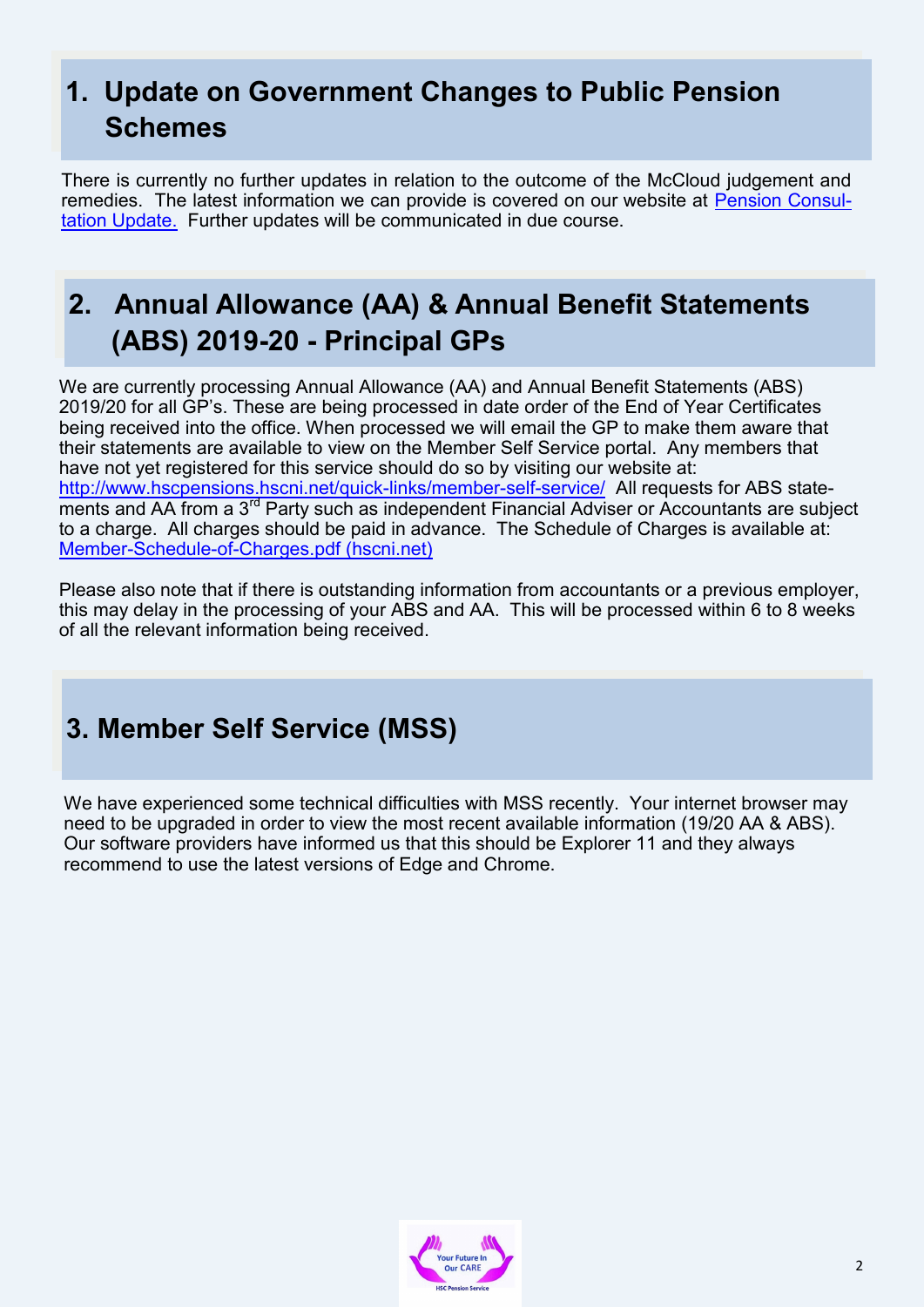#### **4. Annual Allowance (AA) & Annual Benefit Statements (ABS) 2019-20 - Assistant GPs**

A reminder for any salaried GPs, OOH standalone GPs and Locum GPs – you should complete your Self Assessment of Tiered Contributions form available at Salaried – [HSC Pension Service](http://www.hscpensions.hscni.net/hscpensions/practitioners/salaried-3/)  [\(hscni.net\)](http://www.hscpensions.hscni.net/hscpensions/practitioners/salaried-3/)

The team continue to work through these and will contact you when the reconciliation has been completed. The production of Annual Benefit Statements (ABS) and Annual Allowance information will then follow in due course.

### **5. GP's Retiring**

When a GP wishes to retire they should complete form [AW6](http://www.hscpensions.hscni.net/download/Scheme%20Forms/member_forms/AW6-Final-Online-Form.pdf) and send to HSC Pension Service approximately 3 months prior to the intended retirement date. This allows time for HSC Pension staff to make sure we have everything we require without causing delays to your benefits being paid.

#### **\*\*\*If any additional posts are held e.g. HSCB, a HSC Trust, an AW6 must be completed for each employment and sent to the relevant employer. \*\*\***

If a GP no longer pays into the HSC Pension Scheme e.g. opted out due to LTA, they should instead complete form [AW6P.](http://www.hscpensions.hscni.net/wp-content/uploads/2021/02/AW6p-1.pdf) We will acknowledge receipt of all pension applications received 3 months prior to retirement, however, calculations cannot be run until the month that the pension is due to be paid. A pension notification letter detailing the benefits payable will be sent when the pension has been processed for payment. Please note below some important points to remember:

- Remember to include all necessary certificates such as Birth/Marriage certificate and Lifetime Allowance Protection certificate (LTA) if appropriate.
- All GPs must take a 24 hour break from all HSC employment (even if not currently paying into Scheme and in a current post that you will continue in following retirement that has 16 hours or less). The requirement to not work any more than 16 hours per week for the first month post retirement has been temporarily removed during the Covid 19 pandemic period.
- If a GP continues to work as a partner in the practice after taking pension benefits they must still complete an Annual Certificate for seniority purposes. If they retire mid-year 2 Annual Certificates will be needed for that year i.e. one to show the pensionable profit up to the date of retirement plus a second to cover the whole year. N.B. It is only necessary to inform the BSO when you retire from General Practice entirely, notification should be sent to ProfessionalSupportTeam@hscni.net.

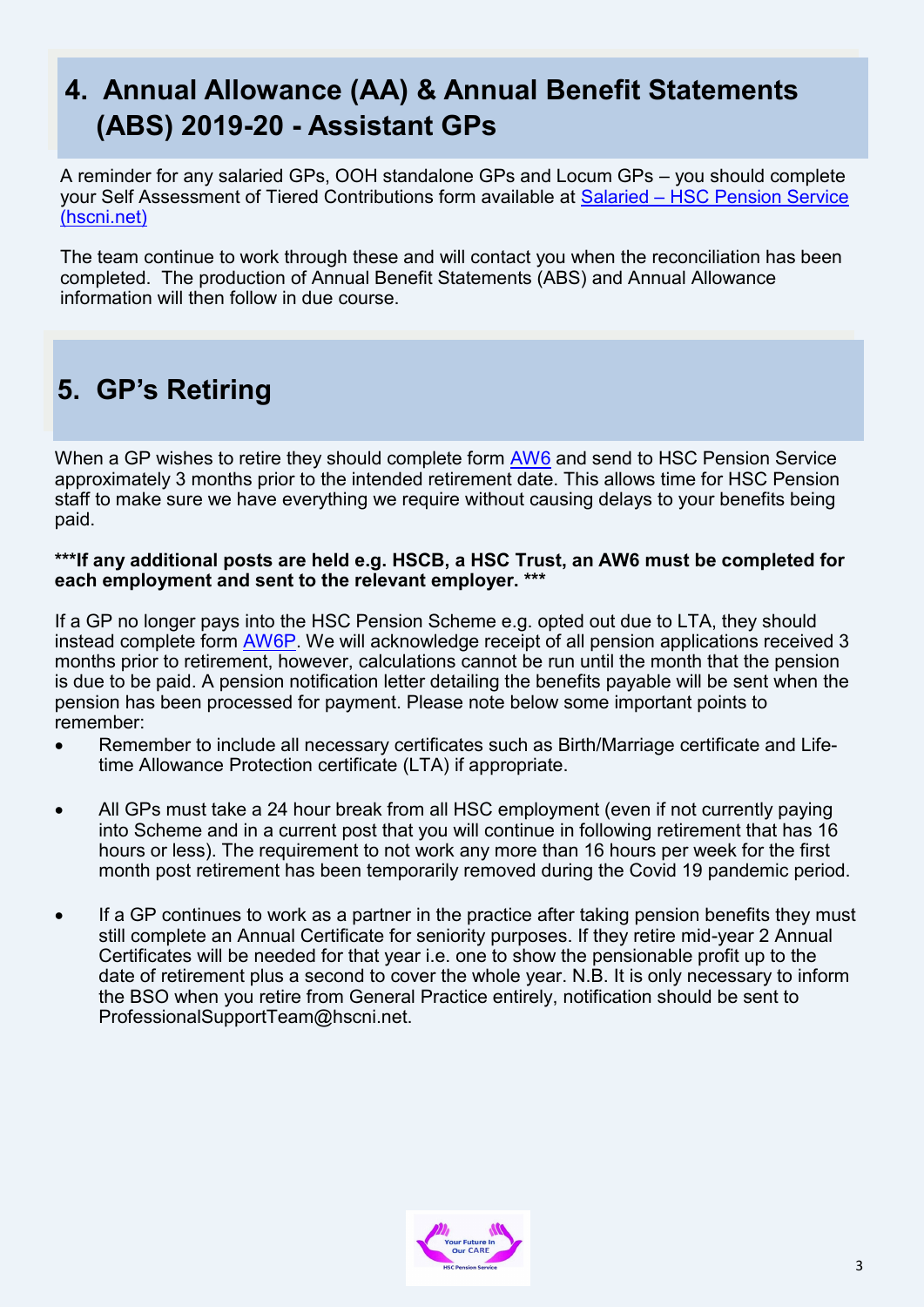## **6. Life Time Allowance (LTA)**

The Chancellor of the Exchequer removed the annual link to the Consumer Price Index increase for Lifetime Allowance (LTA) for the next 5 fiscal years and so maintains the standard lifetime allowance at £1,073,100 for tax years 2021/2022 to 2025/2026.

If you think the capital value of your pension(s) will exceed the standard LTA, you may consider applying to HMRC for Individual Protection 2016, which will protect your capital value to £1,250,000.00.

Currently HMRC have not set a time limit to applications for IP 2016. The capital value of your pension at 05.04.2016 is available from the dashboard on the Annual Allowance section of Member Self Service (MSS). Take the total value of your closing pension (s) at 05.04.2016, multiply this by 20 and add on any lump sum amounts. This is the capital value of your HSC Pension scheme benefits. If you have any other pension benefits outside the HSC Pension scheme you will need to include the total capital value to apply for IP2016.

IP2016 estimate request are subject to a charge, the Schedule of Charges is available at: Member-Schedule-of-[Charges.pdf \(hscni.net\)](http://www.hscpensions.hscni.net/download/Members/member_factsheets/Member-Schedule-of-Charges.pdf)